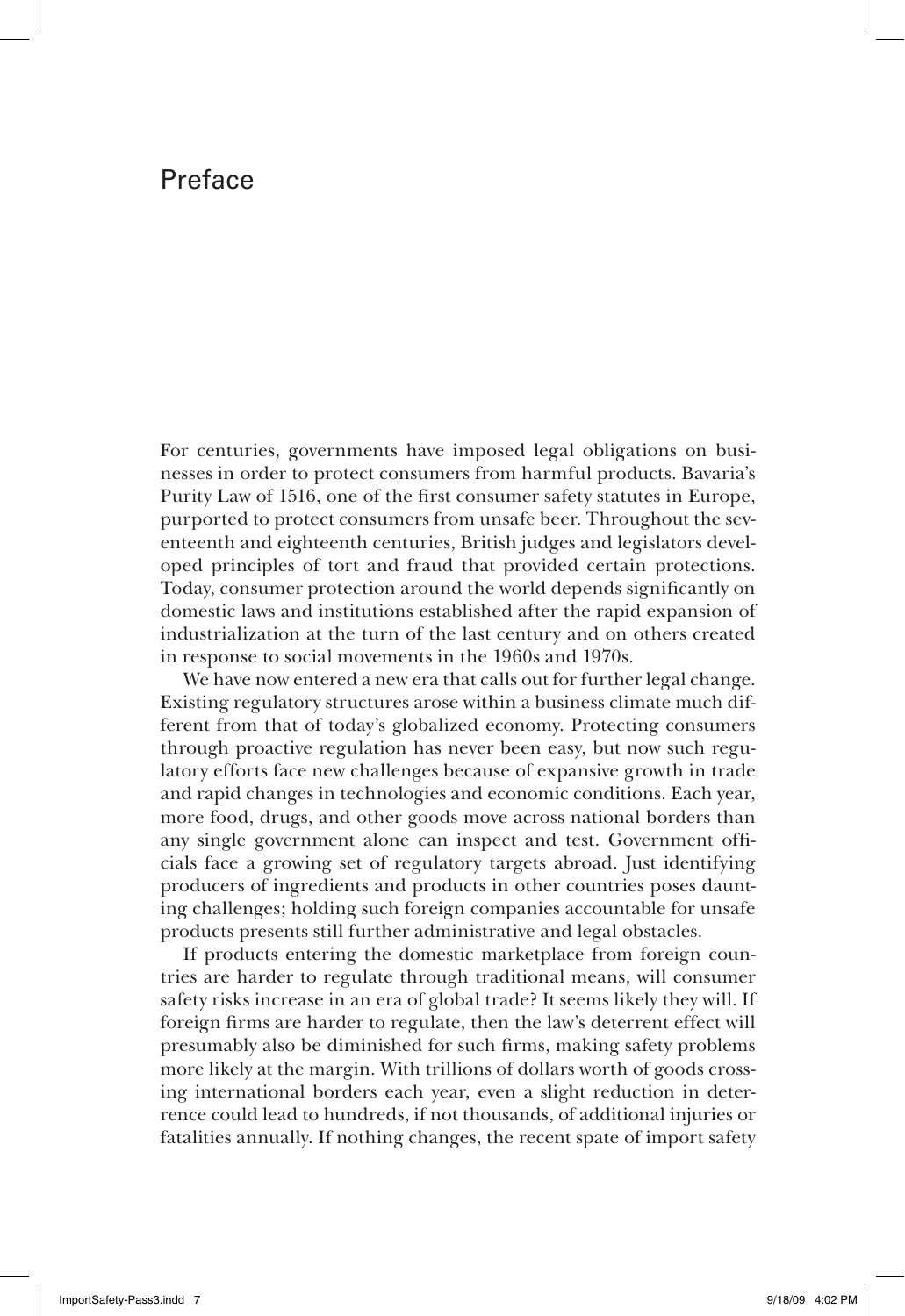crises—from lead-painted toys to melamine in milk—could mark just the beginning of a dangerous trend.

Of course, changes are in fact occurring in how governments approach import safety. Each new crisis over unsafe imports generates calls for reform by politicians, regulators, and publics around the world. Governments are now beginning to respond with new policy proposals and initiatives. Some of these efforts seek to strengthen existing inspection and enforcement capabilities within importing countries; others seek to establish bilateral and multilateral regulatory coordination and cooperation; and still others seek to create incentives for private actors, such as retailers, insurance companies, trade associations, and consumer groups, to serve as surrogate regulators. *Import Safety: Regulatory Governance in the Global Economy* offers important scholarly analyses of these and other innovative ideas for improving product safety governance around the world. Its varied disciplinary perspectives on import safety deserve particular attention at this time of economic change and global transformation.

Admittedly, the most salient transformation at the present time centers on the restoration and reconfiguration of global financial markets. As this book was being written, the world endured—and is still reeling from the effects of—its worst economic collapse in several generations. One risk in publishing a book on regulatory governance at this time is that some readers might wonder why its authors entertain any solution other than strengthening the exercise of traditional authority by strong, central regulatory authorities. After all, conventional wisdom places the blame for the economic collapse on the excesses of privatesector institutions and on an unhealthy relaxation of central regulatory oversight.

Yet the current economic crisis does not diminish the vital need for a book like this, at a time like this. Hard economic times are likely to accentuate the competitive pressures that lead firms to cut corners on safety. At the same time, there is simply no getting around the need to consider the role of private-sector institutions in maintaining product safety. After all, no single, central regulatory authority exists that could be strengthened when it comes to policing international trade. Furthermore, the achievement of any regulatory goal ultimately depends on what private-sector institutions do. The challenge is, and always has been, to alter the incentives of private actors so that they better align with public goals.

Conventional forms of oversight clearly remain important avenues for trying to accomplish regulatory objectives, and this book accordingly provides ideas for enhancing traditional import-related inspections. But even when applied in the most efficient manner possible,